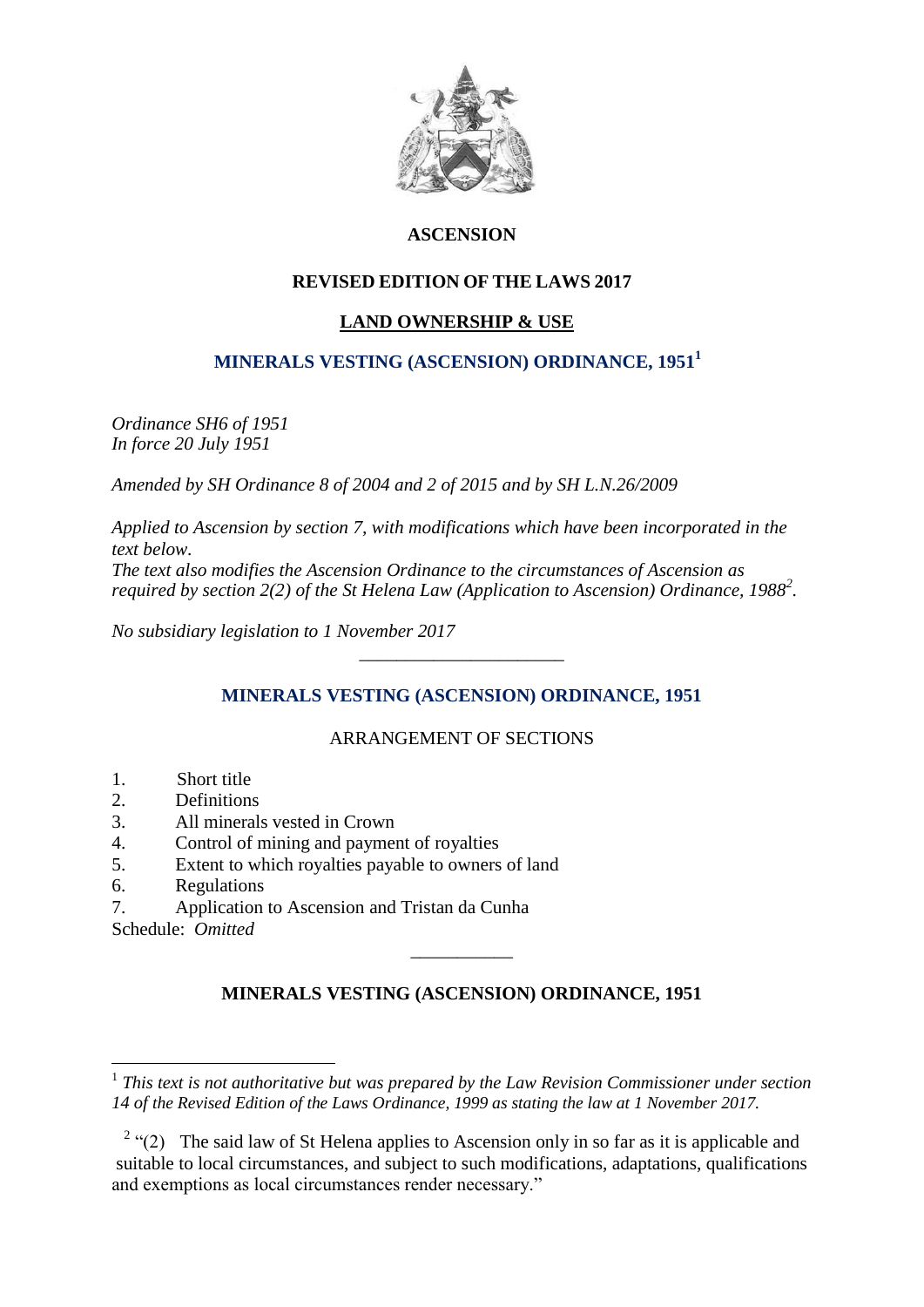AN ORDINANCE to vest in the Crown all minerals in Ascension and for incidental or connected matters.

#### **Short title**

**1.** This Ordinance may be cited as the Minerals Vesting (Ascension) Ordinance, 1951.

#### **Definitions**

- **2.** In this Ordinance—
- **"Crown Land"** *Repealed*

**"Government"** means the Government of Ascension;

- **"minerals"** does not include material, such as clay, sand, limestone, or other stone, commonly used for the purpose of road-making or for building or for the manufacture of any articles used in the construction of buildings if such material does not contain any valuable metal or precious stone in economically workable quantities, but includes the following—
	- *(a)* metalliferous minerals containing aluminium, antimony, arsenic, barium, bismuth, cadmium, calcium, cerium, chromium, cobalt, columbium, copper, iron, lead, lithium, magnesium, manganese, mercury, molybdenum, nickel, potassium, sodium, tantalum, tin, titanium, tungsten, vanadium, zinc, zirconium and all other substances of a similar nature to any of them, and all ores containing them and combinations of any of them with each other or with any other substance, excepting only those that occur in the form of precious minerals;
	- *(b)* combustible carbonaceous minerals, including—
		- (i) coal;
		- (ii) lignite, which includes brown coal which the Administrator may prescribe to be lignite if the estimated average ash content is so high or the estimated average thermal value is so low that such coal may properly be classed as lignite;
	- *(c)* other minerals, including those used for their abrasive or refractory qualities and asbestos, barytes, bauxite, china clay, gypsum, fuller's earth, graphite, laterite, marble, mica, mineral oils, nitrates, phosphates, pipeclay, pottery clay, potash, quartz crystals, salt, slate, soda, sulphur, talc and all other substances of a similar nature to any of them;
	- *(d)* precious minerals, including—
		- (i) precious stones and semi-precious stones including amber, amethyst, beryl, cat's eye, chrysolite, garnet and all other semi-precious stones, whether of the same kind as those enumerated or not;
		- (ii) precious metals;
		- (iii) all radio-active minerals;

**"nautical miles"** means international nautical miles of 1,852 metres;

**"precious metals"** means gold, silver, or metal of the platinoid group, in the unmanufactured state, all ores containing such metal, but not including ores containing any such metal in combination with another mineral where such metal cannot be worked apart from such mineral and the value of such metal is less than the cost of producing both the metal and the mineral;

**"precious stones"** means diamonds, emeralds, opals, rubies, sapphires, turquoises, and such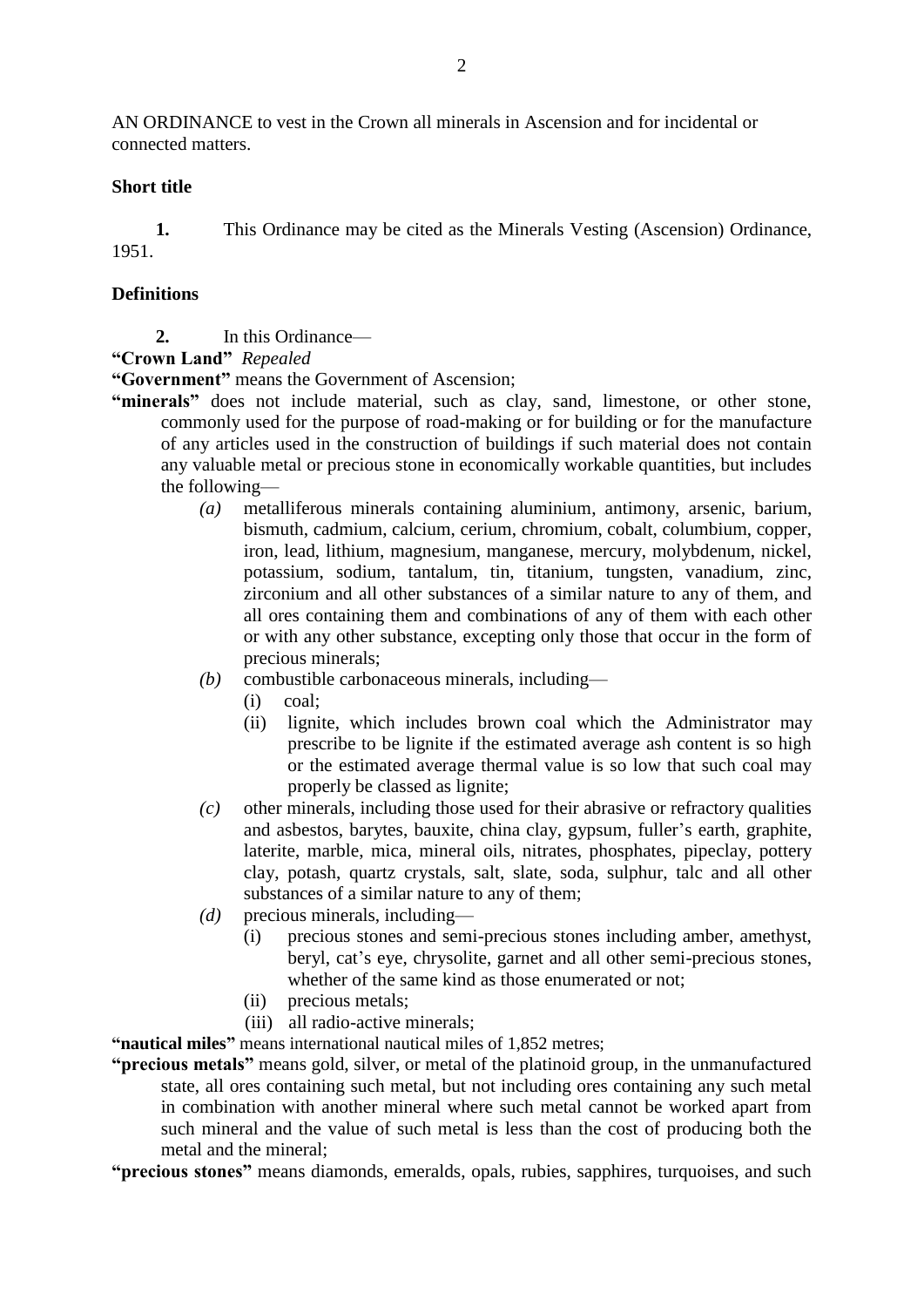other stones as may be prescribed to be precious stones for the purpose of this Ordinance;

- **"royalties"** mean royalties payable to the Government in accordance with any law or regulations governing mines and mining;
- **"to mine"**, with its grammatical variations and cognate expressions, means intentionally to search for, extract or win minerals.

### **All minerals vested in Crown**

**3.** All minerals being in, on or under any land or water, whether river, inland sea or ocean waters in the Exclusive Economic Zone of Ascension,<sup>3</sup> or such greater distance as determined by the United Nations Convention on the Law of the Sea or as may be designated by the Commission on the Limits of the Continental Shelf from time to time, are vested in and are subject to the control of the Crown.

### **Control of mining and payment of royalties**

**4.** No person may mine any minerals except in accordance with the Ordinance governing mines and mining and regulations made under it, and any royalties prescribed by or under that Ordinance in respect of minerals mined must be paid to the Government.

### **Extent to which royalties payable to owners of land**

**5.** *(a)* If minerals are won in, on, or under any land or water, which is not Crown land, then there must be paid to the owner of that land or water the part of the royalties that is provided in this section in respect of the minerals so won.

*(b)* The part of the royalties to be paid to the owner of the land or water is 5% of the said royalties or any other amount that is prescribed either generally or in respect of any particular mineral or mine.

*(c)* The amount of the royalties payable to the owner of the land or water must be paid at a time and subject to any prescribed conditions, and subject to paragraph (ca).

*(ca)* If there is a tenant for life of the land or water, the amount of the royalties payable to the must be paid into the Consolidated Fund to the credit of the owner and be invested through the Crown Agents for Oversea Governments and Administrations without limit as to amount, and the income arising from the royalties must be paid to the tenant for life so long as he or she lives, and thereafter the capital sum so invested must be paid to the owner.

*(d)* If any doubt arises as to the identity of the person entitled as owner of any land or water to receive the said amount of the royalties, the matter is to be determined by the Administrator subject to any regulations that are prescribed.

<sup>&</sup>lt;sup>3</sup>The exclusive economic zone extends 200 nautical miles (M) from the nearest points on the baseline from which the breadth of the territorial waters adjacent to the Island of Ascension is measured. See L.N. A2/2017 and the St Helena and Dependencies (Territorial Sea) Order 1989 (SI 1989/1994).